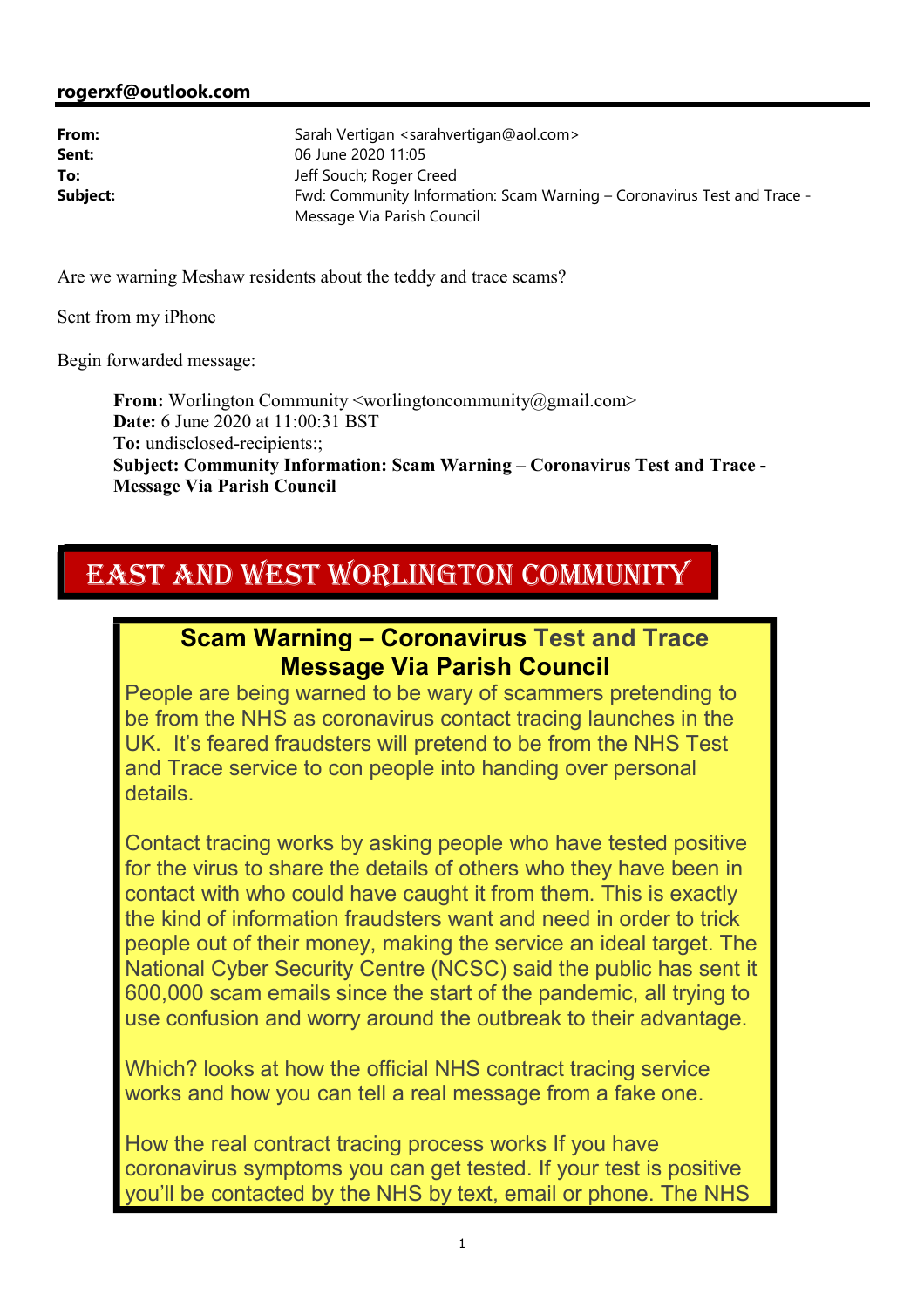Test and Trace service will subsequently only get in touch with you for one of the following two reasons:

1. You've tested positive for the virus .If you test positive for the virus, you'll be contacted within 72 hours of taking the test. Genuine texts, calls or emails from the NHS service won't ask you for any personal details upfront. You'll be given a unique ID number to log in to the NHS Test and Trace website. The only official web address for the NHS Test and Trace service is: https://contact-tracing.phe.gov.uk/ Once you've logged in using your ID, you'll be asked to enter some basic information about yourself including: Your name, date of birth and current address the names of the people you live with places you've recently visited names and contact details of people you were in touch with around 48 hours before you developed symptoms. You won't be asked to share this information upfront over a call or text, so if someone is asking you for it directly, they're probably a scammer. And if you get a call about testing positive for coronavirus, but you haven't taken a test in the past few days or have never taken a coronavirus test, then the call isn't real. A smartphone app that automatically alerts people if they've been in contact with someone with coronavirus is still being trialled on the Isle of Wight. It's not currently available for the general population, so avoid downloading any apps that claim they're contact tracing.

2. You've been in contact with someone else who has tested positive for the virus The NHS will also contact you if someone else who has tested positive for the virus has been in close contact with you. You'll be asked to self-isolate for 14 days. You'll be given advice on how to do this, what symptoms you should look out for and what to do if you develop the illness. You won't be asked for any other personal details or payment information in this kind of call or message. And, crucially, you won't be asked to pass on the details of anyone you've been in contact with either. This is because unless you have tested positive or developed symptoms, there is no need to notify anyone you've been in touch with at this stage. It's a red flag if you're asked to hand over this information to a caller or by replying to a message. Check the caller or sender's details The NHS Test and Trace service will only be contacting people by phone, text message or email. Calls and texts will come from one verified NHS number: 0300 013 5000. Calls from any other numbers, or from a withheld number, should be treated as fake.

How to report a Test and Trace scam If you've received a dodgy message or call you can report it to Action Fraud, the national